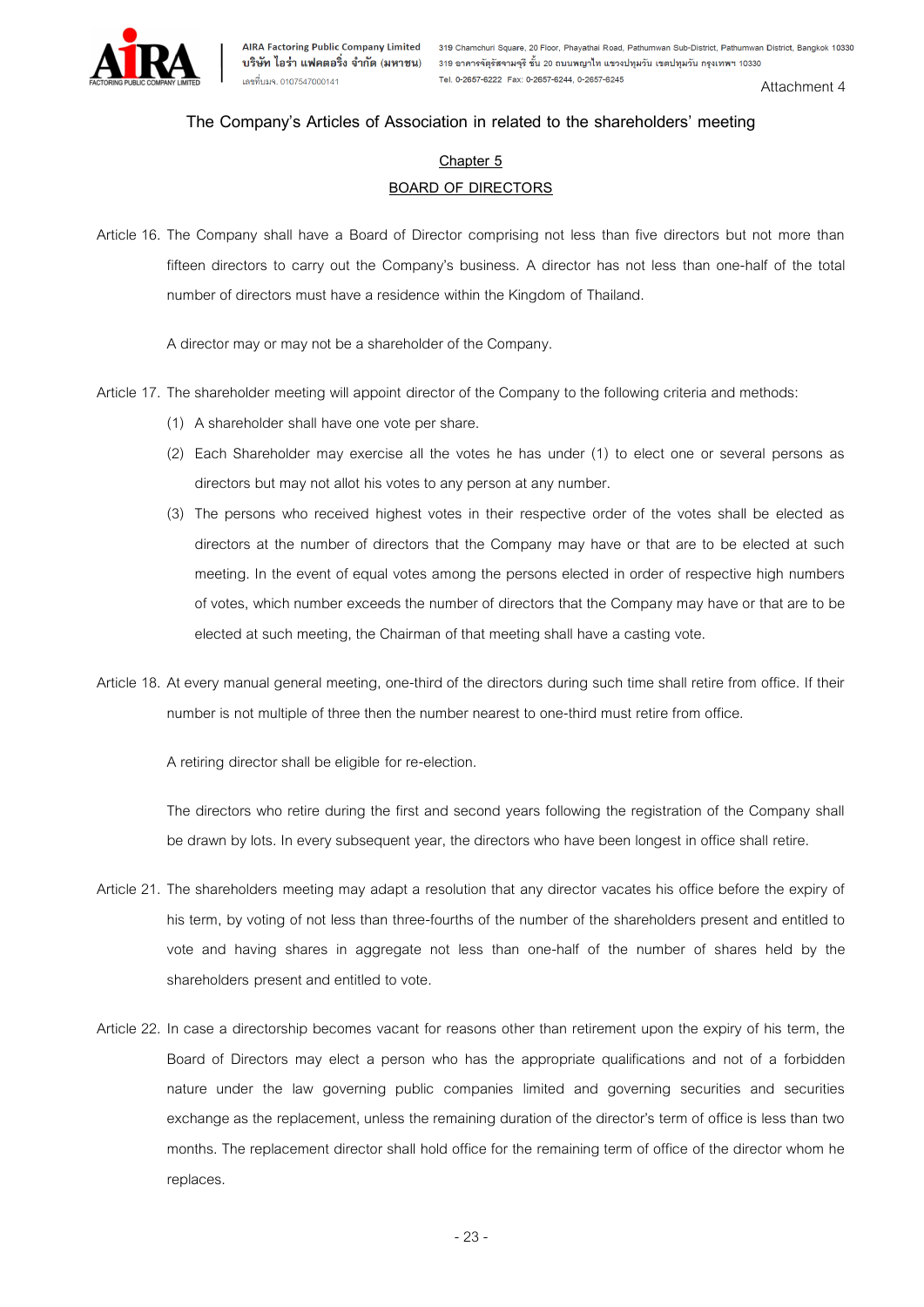

Attachment 4

The resolution of the Board of Director under the first paragraph shall be supported by a vote of not less than three-fourths of the number of remaining directors.

Article 23. A director is entitled to remuneration from the Company to the consideration and resolution of the shareholders meeting by voting of not less than two-three of the number of the shareholders present and entitled to vote, such remuneration may be fixed or specified from time to time according to the regulation laid out, or let it remain effective until the resolution of the shareholder is a change. Moreover, a director is also entitled to a per diem and any fringe benefits according to the regulations of the Company.

The provision in the first paragraph shall not affect the rights of an officer or an employee to receive the remuneration and benefits in his capacity as an officer or an employee of the Company.

## **Chapter 6 THE SHAREHOLDERS MEETING**

Article 32. The Board shall arrange for an Annual Ordinary Meeting of Shareholders to be held within four months after the end of the fiscal year of the Company.

All other general meetings from the first paragraph are called "Extraordinary Meeting". The Board of Directors may summon Extraordinary Meeting whenever they think fit.

The shareholders holding not less than one-fifty of the total number of shares sold or not less than twentyfive shareholders holding not less than one-tenth of the total number of shares sold, may request the Board of Directors in writing to summon an Extraordinary Meeting of shareholders at any time, provided the written request shall specify clearly the reasons for the request. In case the Board of Directors must organize a shareholders meeting to be held within 1 month from the date of receipt of the request from the shareholders.

Article 33. To summon a shareholders meeting, the Board of Directors shall prepare a notice thereof specifying the place, the day and time, the agenda and the matters to be proposed at the meeting by clearly describing those matters which are to be proposed for acknowledgement, approval or consideration, including the submission of any comments by the Board of Directors on such matters. Such notice shall be sent to the shareholders and the Registrar not later than seven days prior to the date of such meeting and published by newspapers for three consecutive days not later than three days prior to the date of the meeting.

Provided that place which is used for meeting in province of head of office of the Company or other place as assigned by the Board of Director will set up.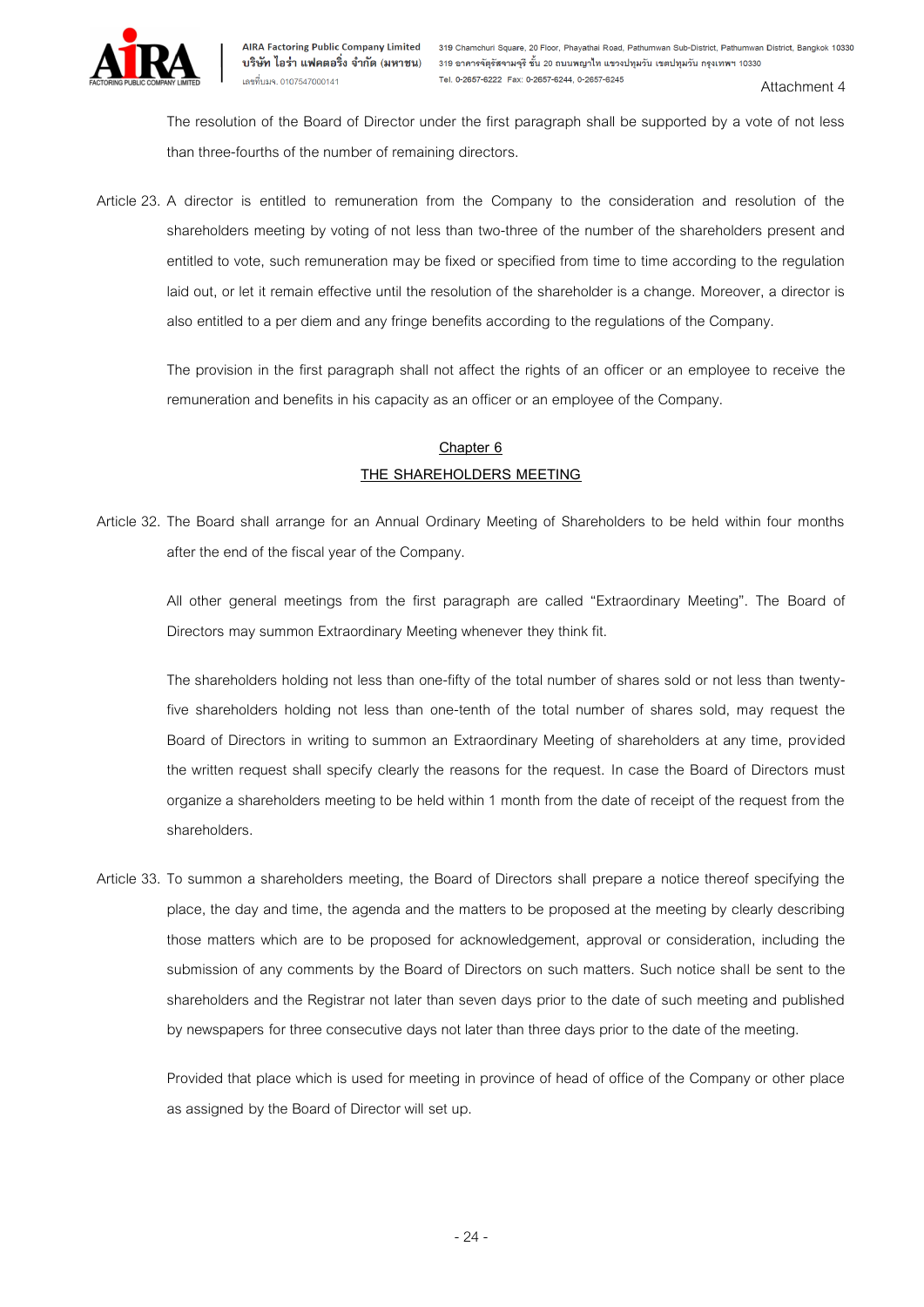

Article 34. The quorum of a shareholders meeting shall be either not less than twenty-five shareholders present and proxies (if any) or not less than half of the total number of shareholders, who hold not less than one-third of the total number of shares sold.

If after one hour from the time fixed for any general meeting of shareholders the number of shareholders present does not constitute a quorum as specified from the first paragraph, such meeting shall be cancelled if such general shareholders were requested for by the shareholders. However, if such shareholders meeting was not requested by the shareholders the meeting shall be called again and notice for the new meeting shall be sent to shareholders not less than seven days before the meeting. In that new meeting no quorum shall be required.

- Article 35. The Chairman shall preside as the Chairman of the meeting. If the Chairman is absent or unable to perform his duties, the Vice Chairman shall preside at such meeting. If this is no Vice Chairman or he is absent or unable to perform his duties, the meeting shall elect one of the shareholders presents at the meeting to be the Chairman.
- Article 36. In case voting in the shareholder meeting, one share shall be counted as one vote and a shareholder having special in a given matter has no right to vote on such matters. The resolutions of the shareholders meeting shall comprise the following votes.
	- (1) All ordinary resolutions shall require a simple majority of the total of votes cast by shareholders present and vote at the meeting. In case the votes are tied, the chairman of the meeting shall have a casting vote.
	- (2) Decisions on the following matters shall require the passing of a resolution with the votes of not less than three-fourths of the total number of votes cast by the shareholders present and entitled to vote
		- (a) The sale or transfer of whole or important parts of business of the Company to other persons.
		- (b) The purchase or acceptance of transfer of businesses of other private companies or public limited companies to the Company.
		- (c) The making, amending or concealing of contracts relating to the leasing out of the businesses of the Company, wholly or certain important parts, the assignment to any other persons to manage the businesses of the Company or the amalgamation of the businesses with other persons with an objective towards profit and loss sharing.
		- (d) To amend the Memorandum or Articles of Association
		- (e) To increase or reduce the registered capital
		- (f) To dissolve the Company
		- (g) To issue debentures the Company
		- (h) To amalgamate with other the Company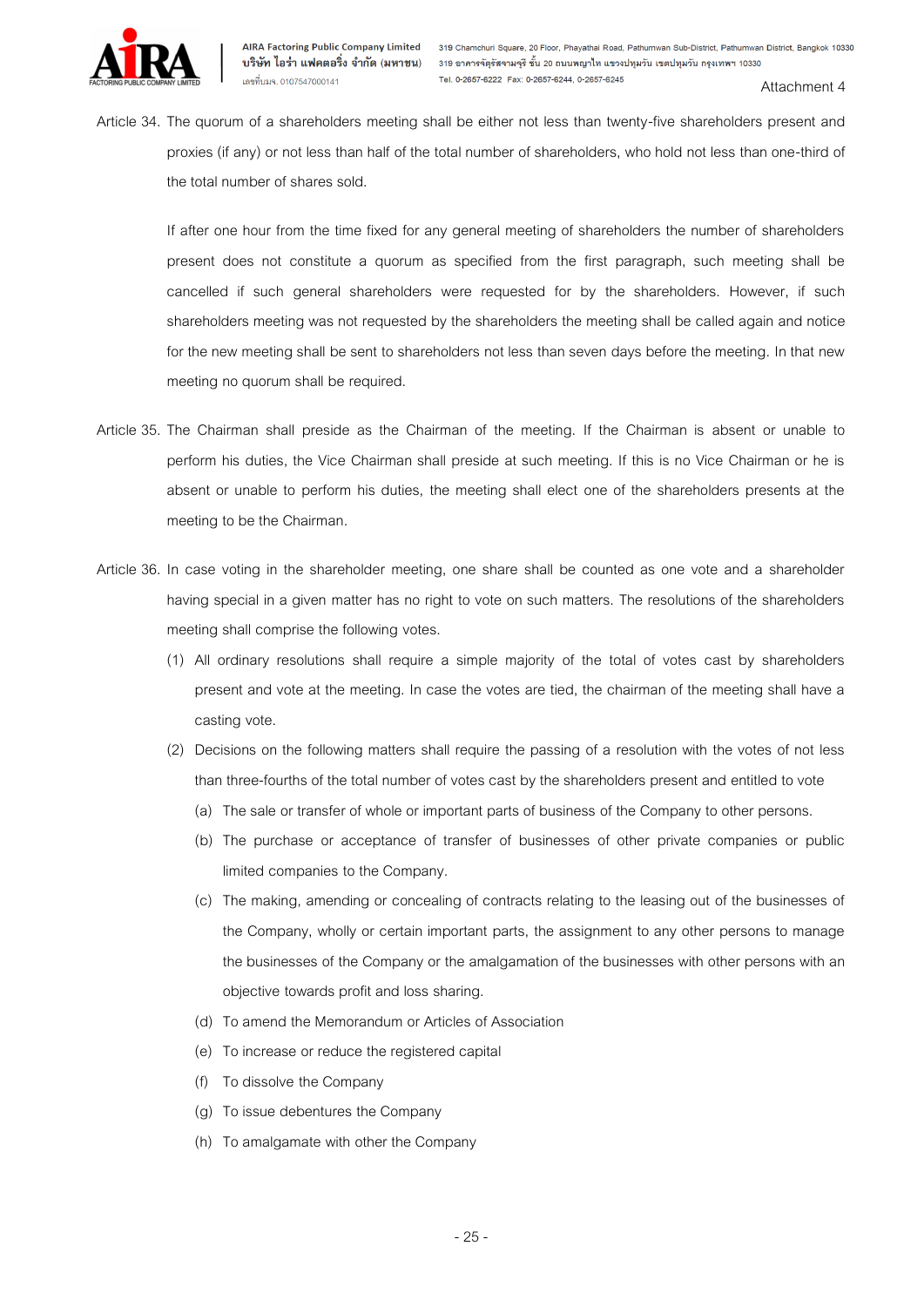

Attachment 4

Article 37. The businesses to be transacted at the annual ordinary meeting of the shareholders are:

- (1) To consider report of the Board of Directors which is submitted to the meeting showing the business operation of the Company during the past year
- (2) To consider and approve balance sheet and profit and loss account
- (3) To consider allocation of profits and to pay dividend
- (4) To elect directors to replace those who retire by the expiration of their terms and to fix their remuneration
- (5) To elect the auditors and fix their remuneration and
- (6) Other business.

# **Chapter 7**

#### **ACCOUNTING FINANCE AND AUDITING**

Article 38. The fiscal year of the Company shall start from 1 January and end on 31 December of every year.

- Article 40. The directors shall prepare the balance sheet and profit and loss statement as at the end of the fiscal year of the Company and shall submit the same to the annual ordinary general meeting for adoption. The directors shall have the same examined by the auditor before submission to the shareholders meeting.
- Article 41. The Board of Directors shall send the following documents to the shareholders together with the notice calling for annual ordinary general meeting:
	- (1) Copies of the balance sheet and the profit and loss statement which have already been examined by the auditor together with the report of the auditor and
	- (2) Annual report of the Board of Directors and other documents to support its.
- Article 42. No dividend shall be paid other than out of profits. As long as the Company continues to sustain accumulated losses, no dividend shall be paid.

Dividend shall be distributed according to the number of shares in equal amount on each share. The payment of dividend will approve from the shareholder meeting.

The Board of Directors may pay interim dividends to the shareholders from time to time if they deem that the Company has a reasonable profit in which to do so. When the payment dividend is paid interim, the shareholders shall be informed of such dividend distribution at the next general meeting.

Payment of dividends shall be made within one month from the date the resolution is passed by the shareholders meeting or by the meeting of the Board of Directors, as the case may be. Written notice shall also be sent to the shareholders and the publication of notice of such payment of dividends shall be made in a newspaper.